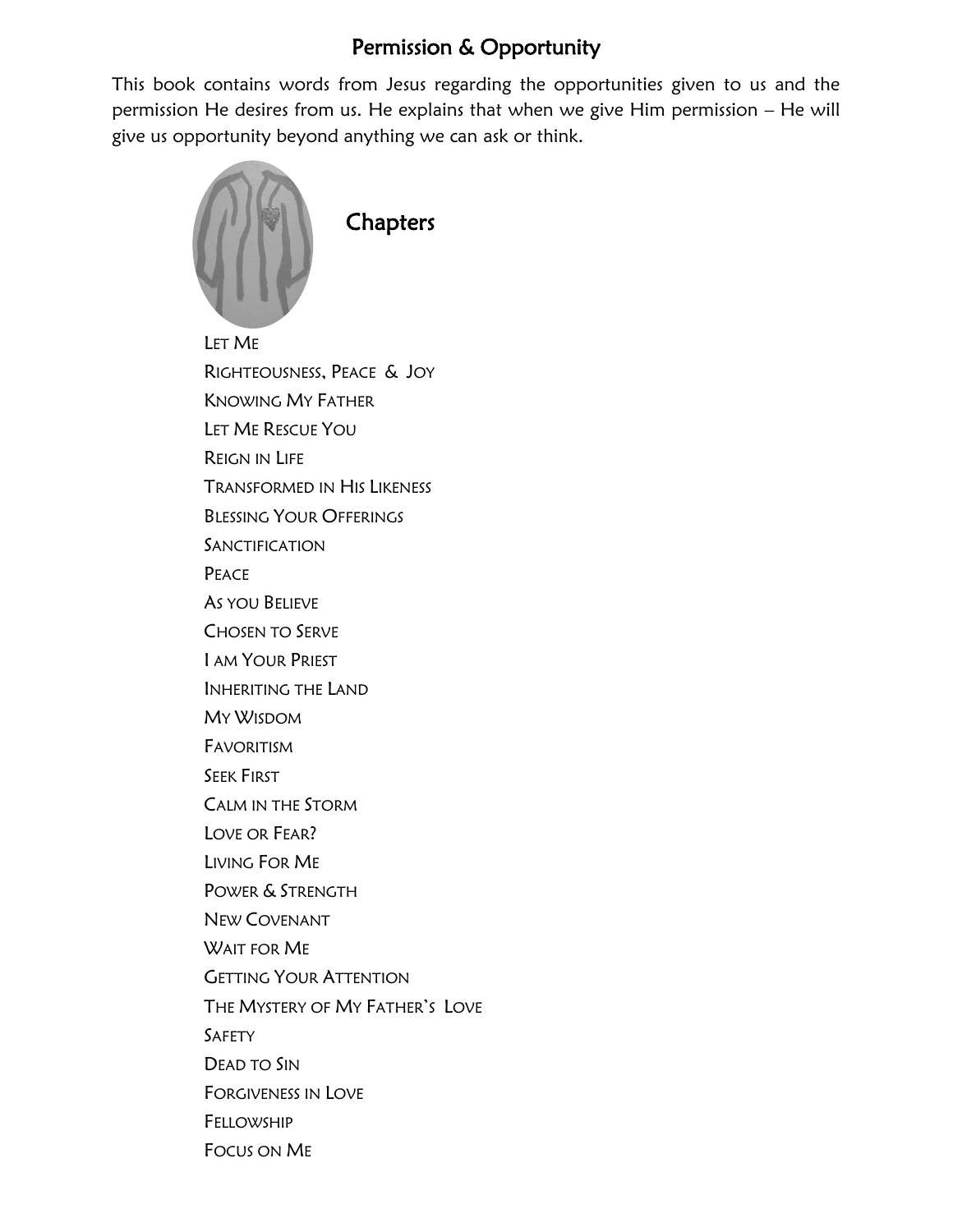### SAMPLE CHAPTER

### Let Me

Let the peace of Christ rule in your hearts, since as members of one body you were called to peace. Let the word of Christ dwell in you richly as you teach and admonish one another with all wisdom, and as you sing psalms, hymns and spiritual songs with gratitude in your hearts to God. And whatever you do, whether in word or deed, do it all in the name of the Lord Jesus, giving thanks to God the Father through Him. (Colossians 3:15-17)

#### *My child,*

 *To "let Me" is to give Me permission and opportunity; to release your will to Mine; to allow My will to overrule yours. I will only lead you to things that make you whole. I will be with you for every step. To "let" is to focus on what I am asking of you and not on what is before you; to rest in what is unseen, and set aside the anguish of what is seen.*

 *I desire for you to walk in peace and joy with Me. I desire for your needs to be met and your heart to be full. Let Me take care of you, let Me open up the store houses of heaven and bring supernatural provision and restoration to your home. I need your permission. I will not supersede your will, for it has been given to you, so that you would control your relationship with Me.*

 *Let Me take you deeper. Let Me give you peace in the moment and joy in the morning. Let Me "be" with you. Let yourself know Me, cling to Me and tell Me the desires of your heart. Let Me pick up the pieces when no one else can. Let Me show you what you were created to be. Let Me show you the vision that My Father and I have planted in your heart.*

 *Give Me permission, and great and magnificent opportunities will unfold before you; Opportunities to heal and open your heart; opportunities to know the love for you that comes from the One Living God. Opportunities to feel what it means to be cleansed and made whole by the blood of your Savoir, who wants to save you from the things of this world.*